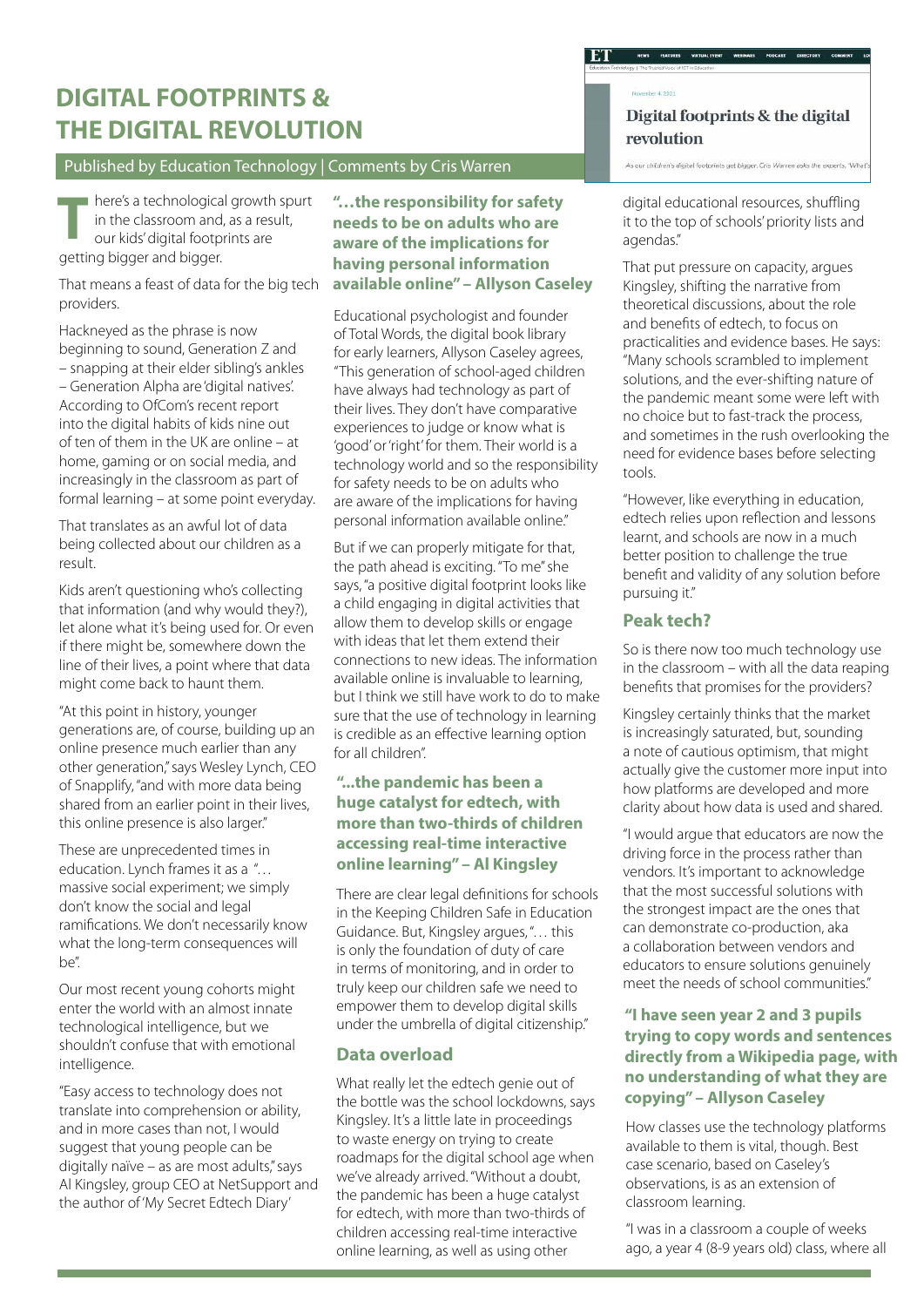the children had a tablet with the pages of lesson examples and instructions that had been on the teacher's whiteboard. So, as each child was completing their class work, they could scroll back to check examples if they needed to. That seemed to be a very constructive use of technology in the classroom."

But she's also witnessed technology used in what teacher's often, in the staffroom at least, refer to as 'busy work'.

Something Caseley says is "… not at all helpful for learning. I have seen year 2 and 3 pupils trying to copy words and sentences directly from a Wikipedia page, with no understanding of what they are copying, what it means and therefore doing nothing but using classroom time in meaningless actions in front of a screen".

## **"For children with high learning needs, technology gives then experiences of cause and effect play" – Allyson Caseley** But, asks Caseley, is this something to

Casely expresses relief that the march of technology is, largely, steering clear of Early Years education where connections between kids, teachers and LSAs are especially important. "I have been in nurseries where a screen is available for children to engage in a game, but I haven't seen excessive use of these options in play and fully trust that early years staff would monitor and ensure that no child spent an excessive amount of time using technology."

That said, she thinks classroom tech is really coming into its own as an aide to early learners with special educational needs, "…or physical needs that impede their connection with books or puzzles. It is easier for a child who has limited hand use to swipe a screen than pick up and place a puzzle piece, for example. For children with high learning needs, technology gives then experiences of cause and effect play. They do an action, and something happens".

### **Info ebb & flow**

If we can't keep our kids out of the digital gaze, is there at least a way that we can 'copyright' their online presence in order to control what and how their data is used? Not at the moment, says Kingsley:

"The simple answer is that, currently, we don't have the balance right. There should absolutely be greater and more stringent

legislation to allow an individual to retain autonomy over their personal data.

However, it's vital to properly enforce these laws and have consistent standards to ensure data can be protected and potentially removed at the request of the individual"

So how much information do tech companies WANT from their users compared to how much the really NEED?

By and large, data gathered by education technology companies is anonymised; it builds information about the abilities and performance of students across regions and age demographics, and what features and modules are working, or failing when it comes to engaging students.

### **"...technology can play a key role in reducing the discrepancy between high achieving children and lower achieving children in schools" – Allyson Caseley**

fear? Managed correctly, isn't it something that should be viewed as beneficial, she wonders?

"It seems deeply ironic to me if we are only using technology to replace pen and paper to record data. The huge potential of edtech is to make the process of learning most efficient. Technology can let us analyse data efficiently to focus forward, planning learning programmes that maximise participation and progress.

"In doing so, technology can play a key role in reducing the discrepancy between high achieving children and lower achieving children in schools by speeding up the data processing that indicates when a child needs additional support and what sort of support they need."

Lynch agrees, "There are huge benefits to analysing user behaviour and big data. Data empowers educators to identify learning gaps and track academic progress, allowing them to adapt their pedagogical approach strategically."

Big data, he continues, can also help to solve big problems such as identifying social issues. "We have the technology to both ask and answer deeper questions surrounding the effectiveness of the education we are offering this next generation and this can be hugely beneficial."

As long as you know that agreeing to the

erms and conditions of a platform often also mean permitting them to share what they gather about you. "There really needs to be better transparency by companies so that users can make informed decisions," says Lynch.

A case in point is ClassDojo's rather opaque, 12,000-word long privacy policy. If you have the inclination to read through all that, you'll discover that they share their harvested data with 31 other organisations, and guess what? Each of those has its own privacy policies, too.

Schools, then, should be keeping a constant weather-eye on the demands for information. Kingsley draws on the principle that less is decidedly more.

"The strongest products or solutions are those which minimise the demand on data. In an educational context, Data Protection Impact Assessments (DPIAs) are a crucial part of any school's data protection toolbox, helping identify potential risks and prioritise compliance throughout. Schools should consider what kind of information the product will need, how long it will be retained, and who will have access to it."

#### **Parent (pester) power**

The clear message from all our interviewees is that we're navigating an age that's largely unknown for most parents and carers. It's time they were invited to get their hands on the wheel.

"Whether it be the school or an edtech provider who works with children, they should always involve the parents, too. In every way in society, parents are responsible for their children whilst they are minors, but online, there are many cases where parents have little visibility," says Lynch.

The data may well be created by the student, but the student isn't mature enough to properly consider all the consequences, "The school chooses the technology and children then use it, but the parents often don't know enough about how to get involved – or what they should be monitoring." Lynch believes that schools and tech providers need to equip parents more so that they can be aware and be part of their child's digital experiences. "With each playing their part, we can create a better, and safer tomorrow."